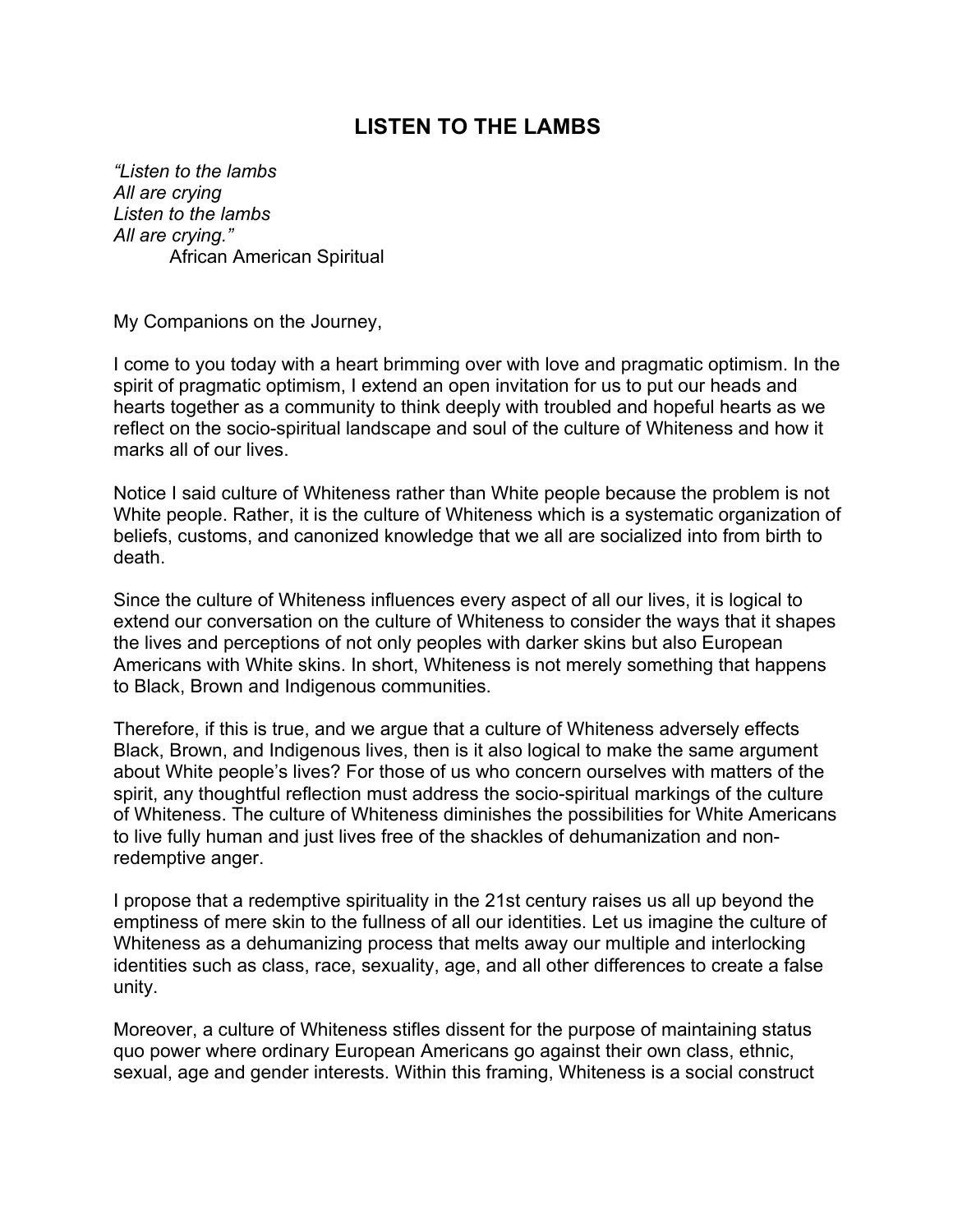that also influences Black and Brown people and makes us commit soul murder by identifying with a culture that goes against our interests and survival.

Accordingly, a struggle for racial justice for all of us is both a spiritual and social one that not only transforms the lives of others, but it also elevates the inner and outer lives of individuals and the collectivity. My sisters and brothers, our approach to Christianity in the 21st century must consider the multidimensional and interlocking socio-spiritual ways that the culture and idolatry of Whiteness define and fuel our sacred and secular spaces today from our sanctuaries to the halls of Congress and to those sites of terror called detention centers.

Ultimately, these questions lead us to the overarching one — "where do we go from here, community or chaos" in the midst of a capitalist White corporate technocracy which sustains itself on predatory greed, accelerated individualism, alienation, decimation of intimacy, commodification of human suffering, virtual communities, state sanctioned and vigilante violence as well as spiritual nihilism. If left unchecked, this antihuman and fascist stream will finally shatter our relationships with each other, our communities, God, and all aspects of creation.

My siblings, we can no longer look at our history through dualistic lenses. Rather, it is imperative that we look at it through simultaneous optics that allow us to hold in tension multiple realities without diminishing the significance of any one of them. Even as we critique America's constant flow towards fascism, it is important to recognize its perpetual flow to advance democracy.

This also influences the way we all describe our status and the status and place of others in the world. What is our definition of the world? Please stay with me as I line out the meaning of these questions.

Scholars, activists, practitioners, and spiritual guides use the monolithic description of "marginalize" to describe the status and place of Black, Brown, and Indigenous communities of color in American society. In doing so, they look at us solely from the White supremacist gaze without acknowledging our significant status with each other, Spirit God, and within the project of democracy. In other words, to call Black, Brown, and indigenous peoples "marginalized" reduces us to the absolute definition and the status of "other" or the dualistic position of either victims or survivors or outsiders or insiders.

This view of the socio-spiritual meaning of Black, Brown, and Indigenous lives of peoples of color does not transform or democratize our discourse on Whiteness. Instead, it continues the White nationalist and racist declaration that Black, Brown, and Indigenous lives are simply what White Americans make and think of us and our lives. In other words, it fails to ask if we are mere objects of White desires and their creations? Or are we our own subjects with agency who shape and create our own lives and the world?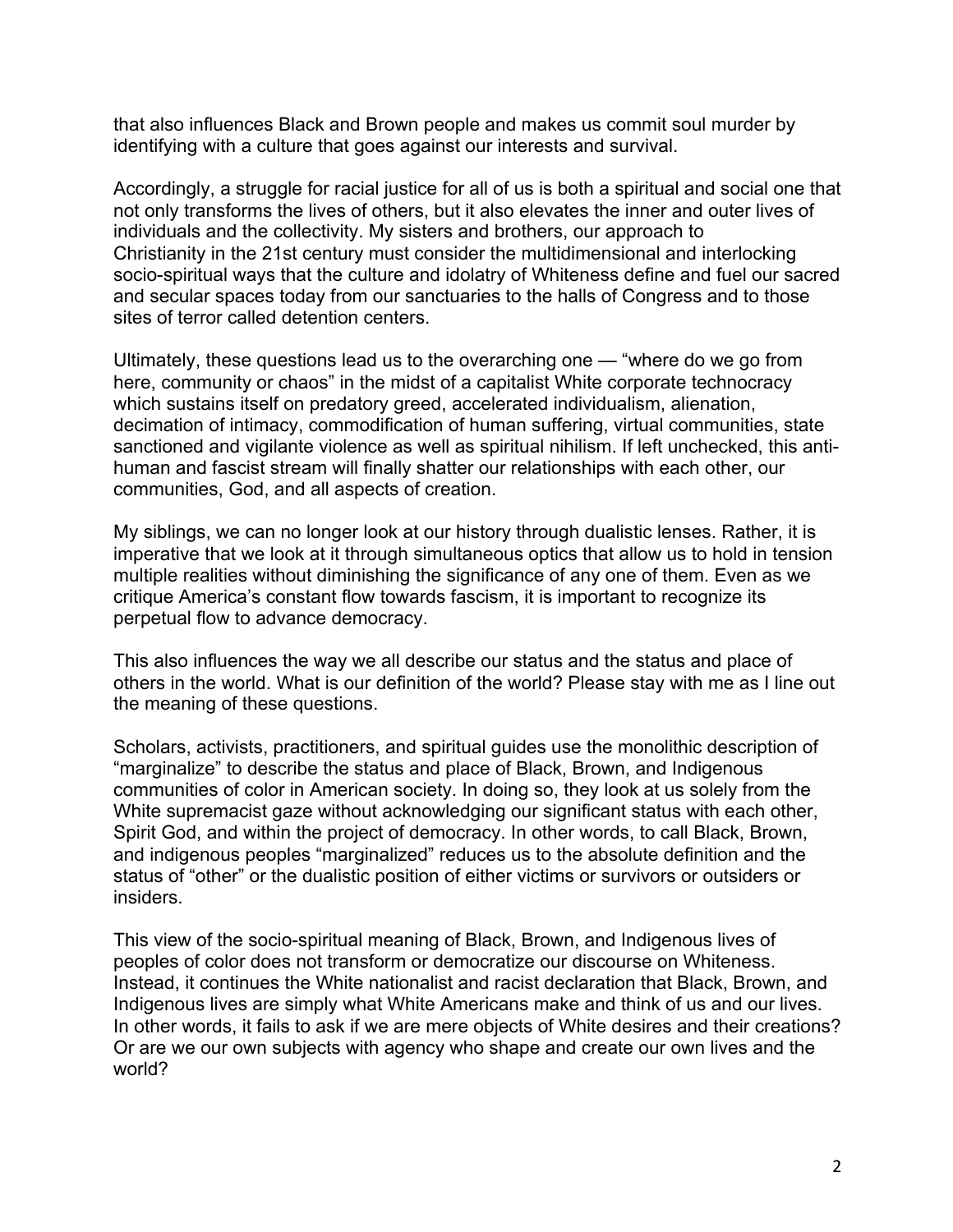If we genuinely seek to resolve the socio-spiritual distortions that sit at the heart of a culture of Whiteness, it is necessary to expand our consciousness and sights so that we hold multiple realities simultaneously and in tension with each other without negating the significance of any one of them.

With these tensions in my heart, I come to you as a southern Black woman remnant who lived during segregation when White rulers and their people's hearts were hard with the bricks of Southern Apartheid and state sanctioned and economic terror against my people.

As a child, I heard the cries of my people as they witnessed Emmitt Till's battered, adolescent body broken and lynched by White supremacists who did not see him as a child but saw him as an enemy combatant who threatened their way of life. They believed they must murder his body and the soul force in him and his community which they feared.

As a young girl, I read the accounts of Mary Turner, a young pregnant Black woman, whom a White mob lynched in the early 1900's and set her body on fire. Still craving blood, they cut her unborn fetus out of her body killing and smashing the fetus' head on the ground.

Because of these atrocities and so much more, I heard my people's cry and petition to God, "How long, how long, oh God, how long must we suffer and how much must we endure?" God heard our cry. As a remnant, I participated in that Kairos moment during the Southern Freedom Movement where I saw ordinary people of all colors in this country move from the low level of an Empire consciousness to a mountaintop consciousness where they imagined a world house and a Pentecost moment and went all the way to achieve it.

It was in this movement moment that I further witnessed miracles of faith and soul force in action that were borne out of Black folk theology. Our individual and collective soul force was "more powerful than all of their weapons." It sturdied Black children to stand up and not be afraid as police unleashed on them powerful water hoses with water moving at a speed of 180 miles an hour as well as stand down big German Shepherd dogs that clutched at their little throats.

Young and older Black people came together as a community and drew on the same soul force that had permitted our ancestors and elders to survive and thrive 500 years of unimaginable White terror, criminalization, dehumanization, heinous acts of degradation and exploitation without "becoming broken winged birds." As a matter of fact, the soul force of ordinary southern Black people brought down the southern White nationalist culture without firing a shot.

It was in this moment of movement toward mountaintop consciousness that in a Mississippi jail White jailers beat Annelle Ponder, a young Black female freedom fighter, until her body was broken. They demanded that she call them "Sir." Calling on her soul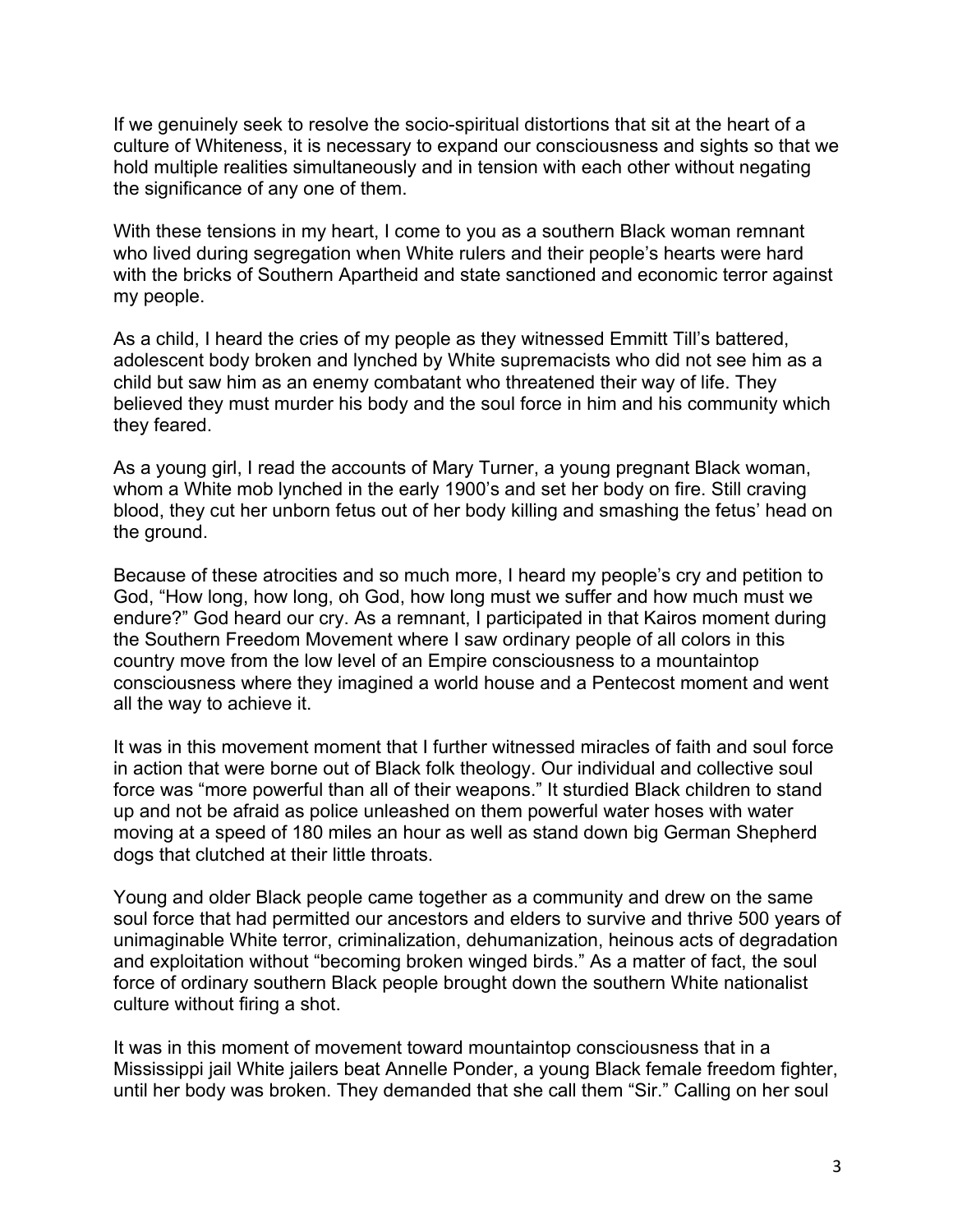force, she raised her hands in defiance and muttered through bruised lips, and a body battered by male hands "Freedom now, freedom now."

During this moment of mountaintop consciousness, I saw ordinary Black people move with a collective soul force that turned southern streets, jails, and other sites of terror into liberating sites of reparations, redemption, restoration, and resurrection.

During the high tide of this freedom season, God lifted me up and gave me, a 17-yearold Southern Black girl, who in the eyes of the state, was the least of all of them, a new name, a new consciousness, and a new status. It was Freedom Fighter.

Having witnessed all of this, I saw us turn in another direction in the highway and move downward from the mountaintop to the arid desert into the wilderness years where we forgot who our Benefactor had been. We knelt at the altar of the same Empire from which we fought to free ourselves. My soul wept as I witnessed us in this wilderness committing idolatry of worshipping at the altar of Whiteness rather than bowing down at the altar of God who had brought us a mighty long way out of the dreary land of oppression into the bright promise of a freedom land.

I saw in these desert years my White brothers and sisters once again close the door on another opportunity to remove the cataracts of oppression from their eyes that would give them a clear vision straight to the Kingdom of God. Instead, they rendered unto Caesar that which belonged to God including their lives, loyalty, labor, and obedience.

As a witness and a remnant of this time standing on the fertile ground of three scores and ten, I bring to our conversation the merciful grace of hindsight, insight, and foresight. For all these corners in my life in which I stand and witness, my soul does magnify the Lord.

My siblings, today we still languish in the wilderness. We struggle to move beyond the spiritual malformation and social perversity inherent in a culture of Whiteness with its seductive grip on our inner and outer lives. We are a hard of hearing and stiff necked people who suffer from numbness and lack of compassion. We cannot hear or feel the cries or quench the thirst of God's lambs for a 21st century social gospel that offers relief from the pile up of spiritual malformation of a White Supremacist Empire. It is an Empire whose intestines are clogged and rotted with the bitter bile of its own impending spiritual death. We die slow and painful deaths from its inability to excrete its poisonous fumes of racism, militarism, materialism, patriarchy, heterosexism, and Christian imperialism.

I ask, can you hear God's lambs cry and thirst and hunger for a balm in GILEAD to soothe our socio spiritual wounds in the society and in our sacred spaces which reek with the hypocrisy and lies of American goodness and exceptionalism in a culture of Whiteness?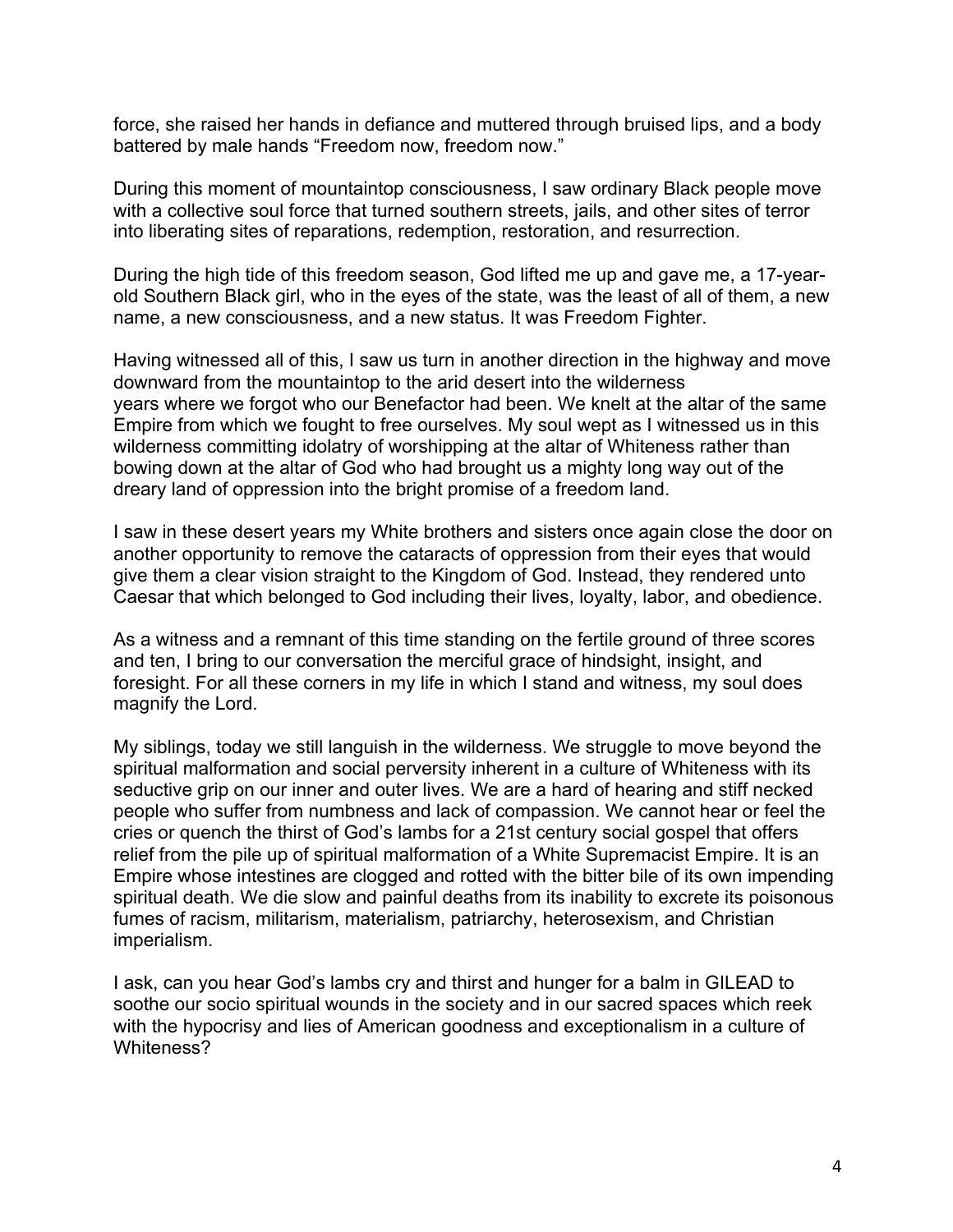No one is exempt from this viral disease. In Black, Brown, and Indigenous communities of color all around the globe, the guardians of White male supremacy have torn up our communities, gobbled up our resources and made us poor, homeless, and hungry. There are millions of children of color around the globe living in the streets homeless because we have destroyed their homes. Yet, when they come to our door seeking refuge and reparations for the harm we have done, many Americans distance themselves from these refugee survivors.

Instead of looking at them with redemptive and remorseful eyes and hearts, far too many Christians of all colors look at Black, Brown, and Indigenous refugees with hardened hearts and distorted visions that interfere with their ability to see our sister and brother refugees of color as being fully human.

Seen through the mirror of a culture of Whiteness, they are not refugees who are "stranger sojourners with us in our land, whom we shall not do wrong. We shall treat the stranger who sojourns with us as the native among us and we shall love them as ourselves, for we all once were strangers in the land of Egypt. I am the Lord your God."

Instead, we see Black and Brown refugees as enemy combatants or savages who do not deserve the same opportunities that we destroyed for them in their countries. Wrapped up in blankets of conspiracy theories and rationalizations, the guardians of White supremacy cover themselves in self-righteous rhetoric that allows them to hide and ignore the homelessness and spiritual warfare. Nor do we take responsibility for America's death driven foreign policies that destroyed the inner and outer infrastructures in the homeland from which they have come.

Further, I come to you in this season of both desolation and hopeful promise as churches everywhere must address the pernicious fall out of the fourth industrial revolution that intensifies the changes in our ethics, our relationships as well as our understanding of the meaning of church. Within the fourth industrial revolution, most people are unessential and disposable waste especially people of color, women, and children.

All around us the people of God are crying out for comfort. They hunger for righteous and hopeful news. Many of God's lambs feel hopeless, powerless, and spiritually exhausted in the face of so much contention, brokenness, Trumpism, and suffering.

We all, each of us, desperately search for signs and sites of hope, solace, relief and meaning in a time of socio-spiritual crisis in rural and urban sites of desolation and human disposability. Some days and nights we slump down to our smallest selves because the world as well as our lives often appear beyond our control. All of these socio-spiritual assaults intensify our loneliness and alienation. We urgently need communal spaces where we can work together to figure out what to say to each other and how to say it.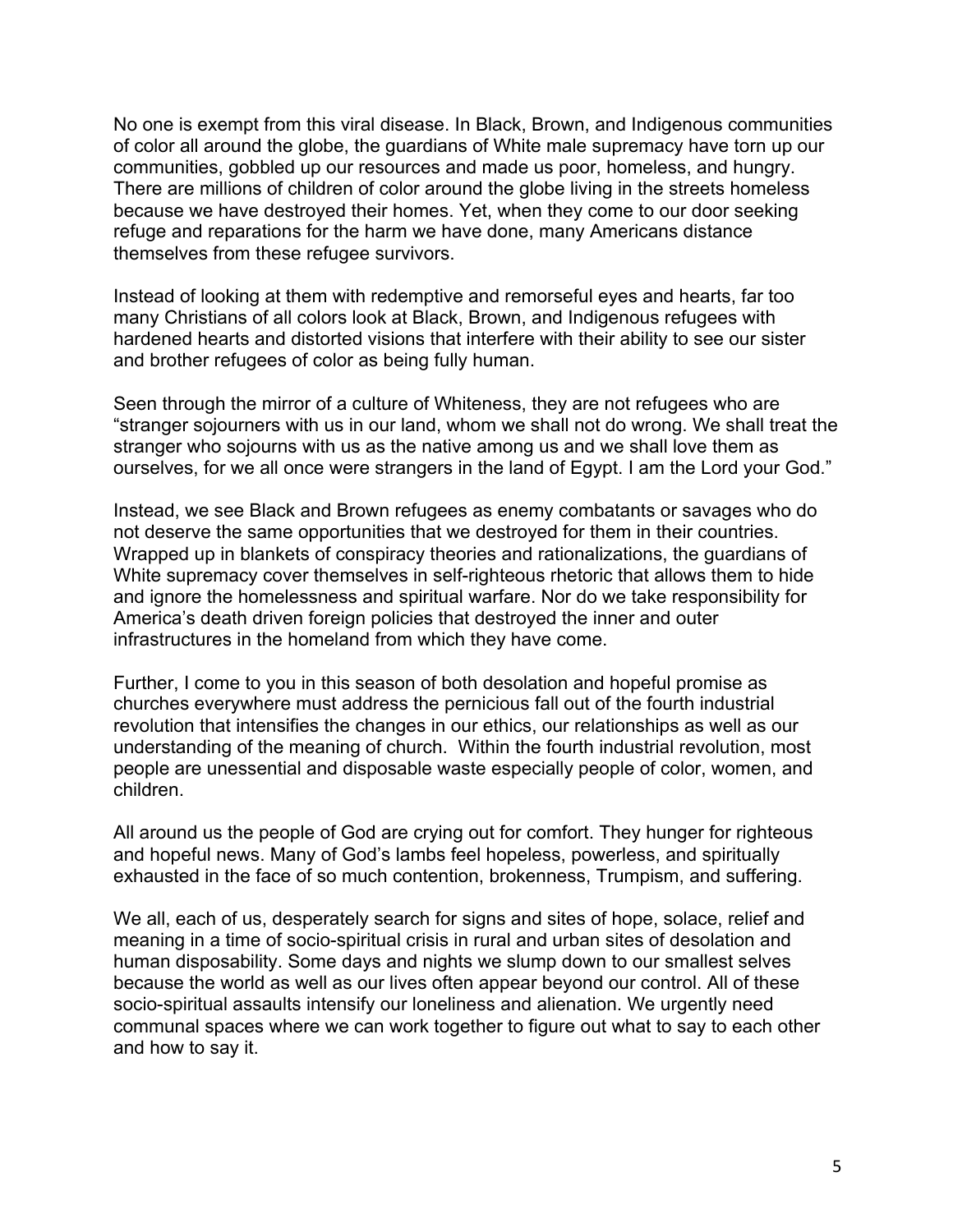Many of you are spiritual guides in a culture of Whiteness of vast uncertainty based on a technocracy that has changed the meaning of our lives in so many good and troubling ways. Your ministry in the world requires you to speak in multidimensional, authentic and redemptive tongues about race, class, gender, age, sexual, and environmental justices.

This charge is not easy. It requires thoughtful and disciplined reflections and analyses of the many streams that make up the currents of US technocracy. Yet, this must be a priority because these issues will impact the direction and relevancy of Christianity and churches for the remainder of the 21st century.

These are the issues that greet you as you tackle the challenge of navigating how you live out your faith beset with the demands on you and whatever community you are called to serve.

In my conversations with those of you who make up generation Y and those of you from other generations who are 5 years and less into your call as a pastor or as an active Christian, you speak a universal language about personal and collective alienation, loneliness, and a nagging hopelessness. Many of you question the staying power of faith and the meaning of remaining in Christian churches when congregations are shrinking, and many young people are absent or in self-imposed exile. Ultimately, you say you face questions such as how to build a beloved community rich with a social gospel of pragmatic optimism. What does it mean to be pastors or active Christians, and what does it mean to be church in a technocracy in a season of despair and an age of disposability? How do you in congregations face this spiritual crisis of meaning without giving in to despair or cynicism? What clues might we find in the lives of other Christians, especially young ones?

All of these questions exist within a predatory White male supremacist Christofascist, militarized, corporate surveillance, technocratic state where machines and other forms of technology replace human labor, and artificial intelligence replaces human intelligence. Some critics call it an age of human disposability. In many ways, they are right. Young spiritual guides under forty and members of younger generations face a questionable future of at least fifty more years where you hunger to be relevant in a technocracy of accelerated individualism in virtual communities and constructed and artificial intimacy where history no longer matters.

These socio-spiritual issues shape many dimensions and determine the vitality and meaning of our lives and our relationships with God, each other, and all aspects of creation. They must define the nature and contours of Christian theology in a global world where 1% of White men control more than 50% of the global wealth and the top 30% controlled 95% of the global wealth while 70% of us must split the remaining 5%. These statistics paint a dire picture at home and abroad of unprecedented hunger and poverty. According to statistics from Feeding America in 2017, 34 million people in the US faced poverty, and before COVID-19, 37 million Americans were chronically hungry. 10 million were children. COVID-19 has intensified hunger and poverty leaving millions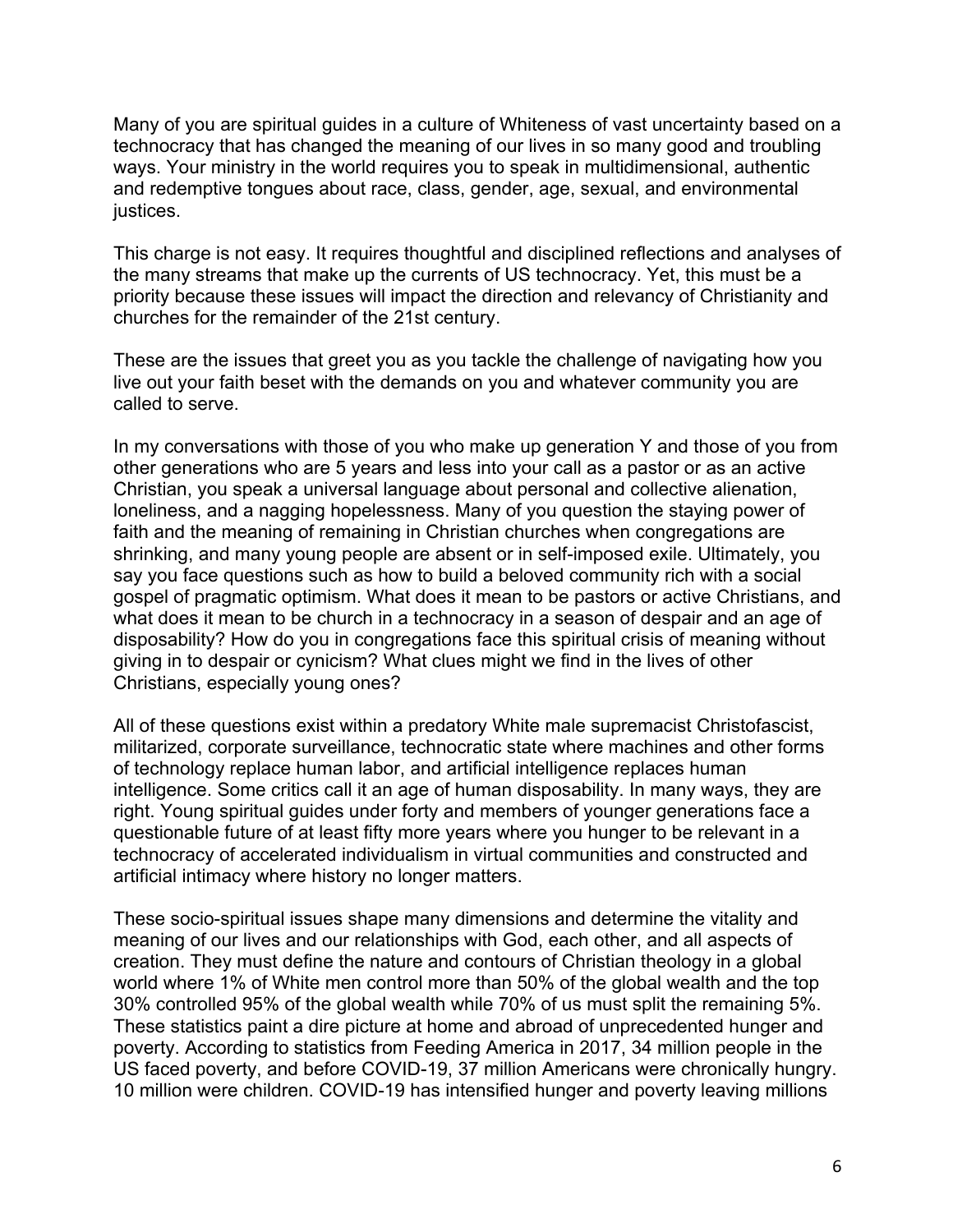of families without a dependable income. More than 54 million Americans experience food insecurity. 17 million are children.

These socio-spiritual malformations are exacerbated because of gentrification that pushes economically dispossessed communities of all colors into rural sites of desolation. A report by the Duke Endowment makes this sobering observation about rural North and South Carolina. "The economic forces currently affecting the South seriously threaten rural regions of the Carolinas. In a time of rapid change, rural leaders and institutions are struggling to maintain economic viability and ensure a future for themselves and their children."

I agree that the future looks dim for our sisters and brothers in rural sites of deprivation that are devoid of access to quality public schools, hospitals, transportation, and supermarkets. Unfortunately, this a minefield that is left in the hands of the young to stop from exploding into race and class wars.

That is the bad news. However, the good news is that you do not need to grapple with these issues alone or in isolation. We can upbuild new Christian and secular sociospiritual communities that build the intimacy that is essential to authentic, redemptive, and restorative inner and outer journeys that resurrect our humanities in a global technocracy which have according to the English theologian, George Pattison, "already penetrated deeply into our social and psychological sensibilities, making us feel differently about who we are and, therewith, influencing the way in which we act upon our environment and ourselves."

Some of you might wonder where do you begin when the task seems so large, and you feel so small?

Despite all the troubling in the nation, one wonders where do we go from here, and where shall we begin? We begin with the hope that is in the people's history.

Even as White nationalists build global movements to consolidate a global White corporate state,

Even as they conspire to gobble up the resources of people of color around the globe,

Even as they call for walls to contain all of us in a prison of a White Supremacist Empire,

Even as the state gives police the green light to murder my people,

Even as agents of the state and private corporations snatch fathers and mothers away from their crying and frantic children,

And even as White men push their feet on the necks of women,